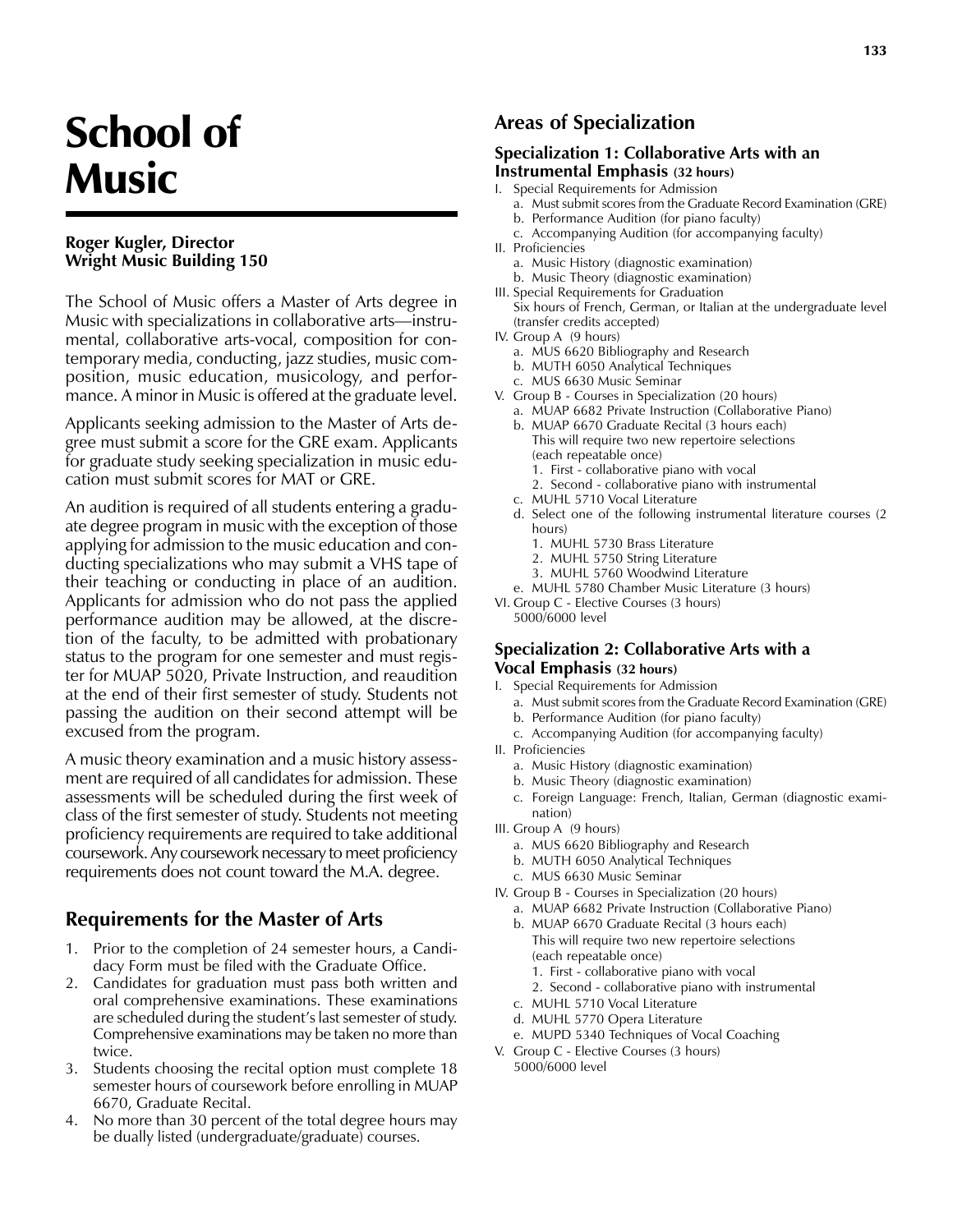#### **Specialization 3: Music Composition for Contemporary Media (36 hours)**

- I. Special Requirements for Admission
	- a. Must submit scores from the Graduate Record Examination (GRE)
	- b. Must submit recordings and scores of the candidate's works
- II. Proficiencies
	- a. Performance skill on an applied instrument or voice, keyboard preferred
	- b. Keyboard (may also fulfill performance-skill requirement)
	- c. Music History (diagnostic exam)
	- d. Music Theory (diagnostic exam)
- III. Group A (9 hours)
	- a. MUS 6620 Bibliography and Research
	- b. MUTH 6050 Analytical Techniques
	- c. MUS 6630 Music Seminar
- IV. Group B Courses in Specialization (24 hours)
	- a. MUHL 6040 Twentieth Century Music
	- b. MUAP 6140 Composition
	- c. MUAP 6150 Composition
	- d. MUAP 6160 Composition
	- e. MUAP 6670 Graduate Recital
	- f. MUTH 5190 Principles and Practices of Electronic Music
	- g. MUTH 5290 Electronic Music II
	- h. MUTH 5590 MIDI Studio Techniques
- V. Group C Elective Courses (3 hours) 5000/6000 level

#### **Specialization 4: Conducting (31-34 hours)**

- I. Special Requirements for Admission
	- a. Must submit scores from the Graduate Record Examination (GRE)
	- b. Must submit VHS recordings of conducted works or applied audition
- II. Proficiencies
	- a. Performance skill on an applied instrument or voice, keyboard preferred
	- b. Keyboard (may also fulfill performance-skill requirement)
	- c. Music History (diagnostic exam)
	- d. Music Theory (diagnostic exam)
- III. Group A (12 hours)
	- a. MUS 6620 Bibliography and Research
	- d. MUTH 6050 Analytical Techniques
	- e. MUS 6500 Aesthetics of the Arts
	- f. MUS 6630 Music Seminar
- IV. Group B Courses in Specialization (10 hours)
	- a. MUEN 5300-5375 Ensembles
	- b. MUS 6030 Conducting Problems and Score Interpretation
	- c. MUS 6060 Advanced Conducting
	- AND
	- d. MUHL 5680 Choral Literature
	- OR
	- e. MUED 5240 Instrumental Rehearsal Problems
- V. Group C Guided Elective Courses (9-12 hours)
	- a. MUAP 6670 Graduate Recital AND
		- Foreign Language (6 hours)
	- OR
	- b. MUS 6640 Thesis Research
	- AND
	- Foreign Language (6 hours)

```
OR
```
c. Electives at the 5000/6000 level (12 hours)

#### **Specialization 5: Jazz Studies (32 hours)**

- I. Special Requirements for Admission
- a. Must submit scores from the Graduate Record Examination (GRE) b. Audition on Primary Instrument or Voice
- II. Proficiencies
	- a. Music History (diagnostic examination)
	- b. Music Theory (diagnostic examination)
- III. Group A (9 hours)
	- a. MUS 6620 Bibliography and Research
	- b. MUTH 6050 Analytical Techniques
	- c. MUS 6630 Music Seminar
- IV. Group B Courses in Specialization (14 hours)
	- a. MUAP 668- Private Instruction b. MUAP 669- - Private Instruction
	- c. MUAP 670- Private Instruction
	- d. MUAP 6670 Graduate Recital
	-
	- e. MUEN 5340 or 5343 Jazz Ensemble or Jazz Combo (one hour each, 2 hours)
- V. Group C Guided Elective Courses (9 hours)
	- Three courses to be selected from the following four:
	- 1. MUPD 6330 Jazz Pedagogy and Program Administration
	- 2. MUTH 6060 Advanced Jazz Improvisation
	- 3. MUTH 5280 Advanced Jazz Arranging
	- 4. MUHL 5530 History of Jazz

#### **Specialization 6: Music Composition (33 hours)**

- I. Special Requirements for Admission
	- a. Must submit scores from the Graduate Record Examination (GRE)
	- b. Must submit recordings and scores of the candidates works
- II. Proficiencies
	- a. Performance skill on an applied instrument of voice
	- b. Keyboard (may also fulfill performance-skill requirement)
	- c. Music History (diagnostic examination)
	- d. Music Theory (diagnostic examination)
- III. Group A (21 hours)
	- a. MUS 6620 Bibliography and Research
	- b. MUTH 6050 Analytical Techniques
	- c. MUS 6630 Music Seminar
	- d. MUAP 6140 Composition
	- e. MUAP 6150 Composition
	- f. MUAP 6160 Composition
	- g. MUAP 6670 Graduate Recital
- IV. Group B Courses in Specialization (6 hours)
	- a. MUHL 6040 Twentieth-Century Music
	- b. MUTH 5190 Principles and Practices of Electronic Music

**Specialization 7: Music Education (33-36 hours)**

- V. Group C Elective Courses (6 hours)
	- a. Guided elective to be chosen from fields of philosophy, art history, anthropology, or literature with consent of advisor

a. Must submit scores from the Graduate Record Examination (GRE) b. Must submit VHS recordings of classroom teaching or applied

b. Free Elective (5000/6000 level)

I. Special Requirements for Admission

a. Music History (diagnostic exam) b. Music Theory (diagnostic exam)

a. MUS 6620 Bibliography and Research b. MUTH 6050 Analytical Techniques c. MUS 6500 Aesthetics of the Arts d. MUS 6630 Music Seminar

IV. Group B - Courses in Specialization (12 hours) a. MUED 5210 General Music Program K-6

audition II. Proficiencies

III. Group A (12 hours)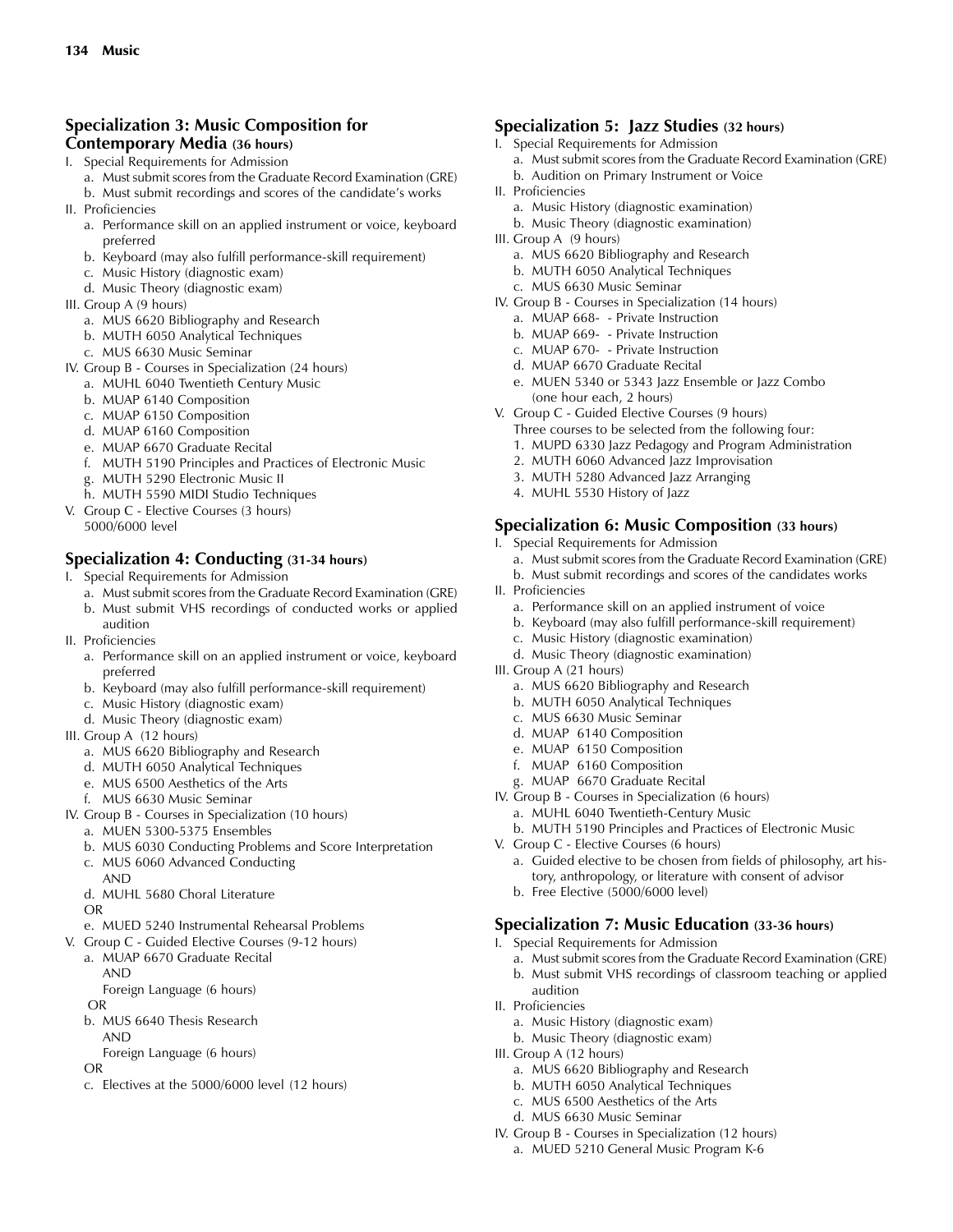- b. MUS 6060 Advanced Conducting
- c. 6 hours from the following:
	- 1. MUED 5210 General Music Program K-6
	- 2. MUED 5220 Middle School Music
	- 3. MUED 5230 Secondary School Methods and Materials
	- 4. MUED 5240 Instrumental Rehearsal Problems
	- 5. MUED 5250 Advanced Marching Techniques
- V. Group C Guided Elective Courses (9-12 hours)
	- a. MUAP 6670 Graduate Recital AND Foreign Language - 6 hours
	- OR
	- b. MUS 6640 Thesis Research AND Foreign Language - 6 hours
	- OR
	- c. Electives at the 5000/6000 level (12 hours)

#### **Specialization 8: Musicology (30 hours)**

- I. Special Requirements for Admission
	- a. Must submit scores from the Graduate Record Examination (GRE) b. Must submit two research papers of at least five pages in length,
	- one of which is on a music topic; substitutions may be made with permission of program director
- II. Proficiencies
	- a. Foreign Language (must be approved by the graduate coordinator; may fulfill this obligation by diagnostic exam or by completing six hours of a single foreign language at the undergraduate level with a grade of "B"
- III. Group A (9 hours)
	- a. MUS 6620 Bibliography and Research
	- b. MUTH 6050 Analytical Techniques
	- c. MUS 6630 Music Seminar
- IV. Group B Courses in Specialization (12 hours)
	- a. MUS 6630 Music Seminar (3 hours each) (6 hours)
	- b. Course at the 6000 level in a related field (anthropology, sociology, art history, etc.; must be approved by the graduate studies coordinator) c. MUS 6640 Thesis Research
- V. Group C Elective Courses (9 hours)
- 5000/6000 level

#### **Specialization 9: Performance (32 hours)**

- I. Special Requirements for Admission
	- a. Must submit scores from the Graduate Record Examination (GRE)
	- b. Audition on primary instrument or voice
- II. Proficiencies
	- a. Music History (diagnostic examination)
	- b. Music Theory (diagnostic examination)
	- c. Vocalists Diction Diagnostic Exam
		- Six credit hours each in two of the following at the undergraduate level: French, German, and Italian
- III. Group A (9 hours)
	- a. MUS 6620 Bibliography and Research
	- b. MUTH 6050 Analytical Techniques
	- c. MUS 6630 Music Seminar
- IV. Group B Courses in Specialization (20 hours)
	- a. MUAP 6680 Private Instruction
	- b. MUAP 6690 Private Instruction
	- c. MUAP 6700 Private Instruction
	- d. MUAP 6670 Graduate Recital
	- e. MUHL 5--- Literature (two different three-hour courses)
- f. MUEN 57-- Music Ensemble (two one-hour courses) V. Group C - Elective Courses (3 hours)
- 5000/6000 level

# **Courses in Music [MUS]**

- **5030 (503 A-Z) Problems in Music.** Two credits. Independent study conducted on selected music topics. (A maximum of six semester hours may be applied toward a degree.)
- **5270 (527) Music Internship.** Three to six credits. Prerequisite: Permission of instructor. Examination and experiences in either the area of music industry, music education, or instrumental or choral conducting.
- **5570 (557) The Body Intelligent: A Study of the Alexander Technique.** Two credits. (Same as THEA 5570.) For those interested in improving ease and freedom of movement, balance, support, flexibility, and coordination in daily activity.
- **6030 (603) Conducting Problems and Score Interpretation.** Three credits. Analysis and marking of scores. Refinement of conducting techniques. Elimination of undesirable conducting habits. Diction as applied to conducting.
- **6060 (606) Advanced Conducting.** Three credits. Techniques in advanced conducting of orchestral, choral, band, and chamber ensembles. Includes irregular meters, score reading, warm-up procedures, conducting patterns, attacks, and releases.
- **6500 (650) Aesthetics of the Arts.** Three credits. The place of aesthetics in philosophy, the properties of music and the visual arts, the alternative and corollary views of the arts, the process of aesthetic creation, and meaning and values in music and the visual arts.
- **6620 (662) Bibliography and Research.** Three credits. Survey of bibliography and problems and methods of research. Analysis and evaluation of research in the arts.
- **6630 Music Seminar**. Three credits. Prerequisite: MUS 6620. Study and research of a topic in music determined by the instructor.
- **6640 (664) Thesis Research.** One to six credits. Types of research in music surveyed. A problem is selected and developed into a thesis report in acceptable form and style. Once enrolled, student should register for at least one credit hour of master's research each semester until completion. S/U grading.
- **6710 (671 A-C) Special Studies.** One, two, or three credits. Intensive study of chosen subject. An indication of a reasonable skill and knowledge of research techniques, writing, and creativeness is expected.

# **Courses in Applied Music [MUAP]**

- **5020 (502) Private Instruction.** Two credits. One hour lesson weekly on one of the various instruments or voice. Offers preparation to entering graduates for the graduate audition. Does not count toward the graduate degree; may be repeated.
- **5040 (504) Service Playing.** Two credits. Skills and knowledge necessary for playing for church services including hymn and anthem accompaniments, conducting from the console, study of liturgical service music, solo accompaniments, and church music materials.
- **5100 (510) Private Instruction.** One credit. Prerequisite: Permission of instructor. One half-hour private lesson weekly on one of the various instruments or voice. May be repeated.
- **5140 Composition.** Two credits. Prerequisite: Permission of instructor. Experience composing original works in numerous media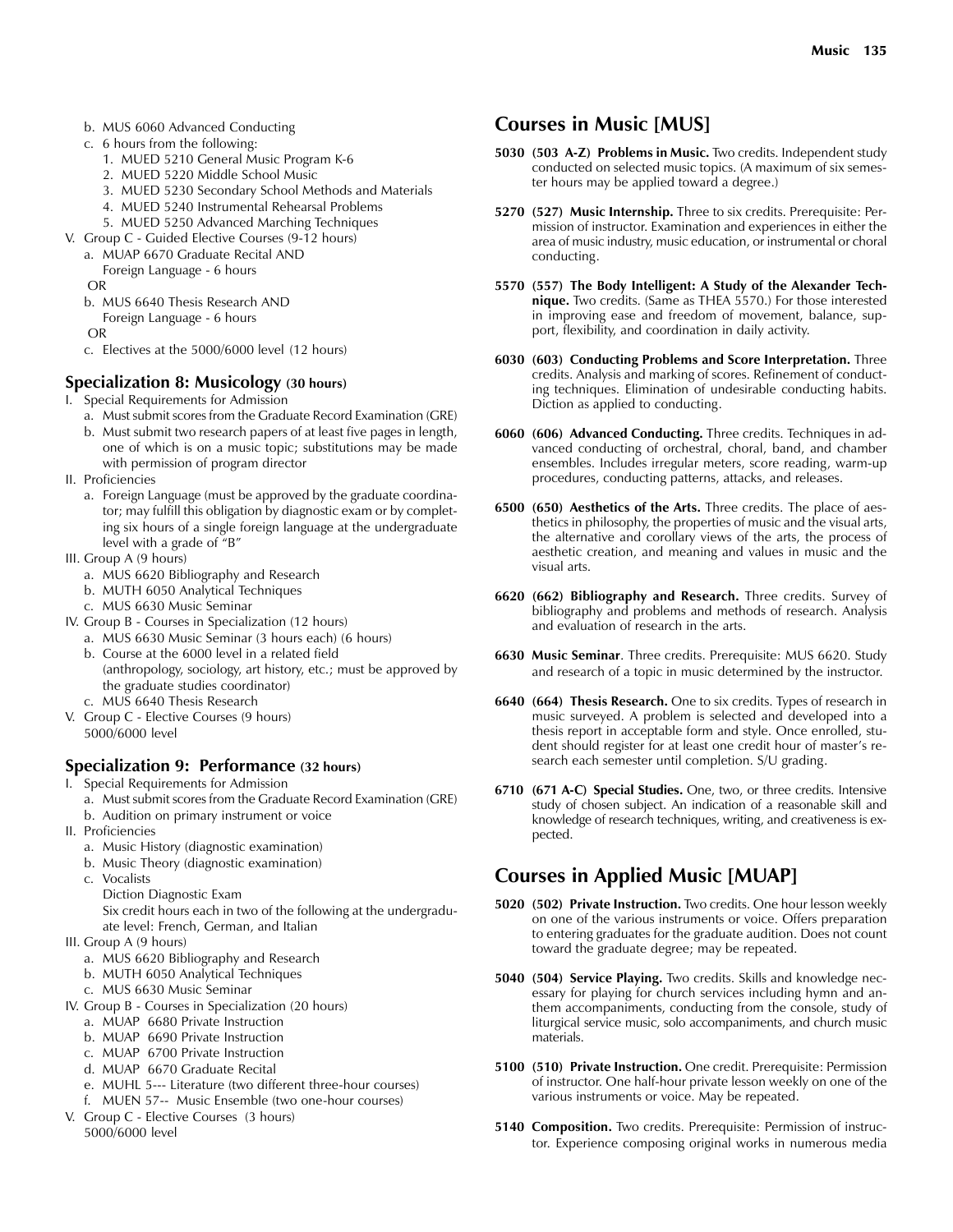and styles to develop technique and self-expression. May be repeated.

- **6140/ 6150/6160 (614/615/615) Composition.** Three credits each. Development of skills and ability in handling musical materials with goals of some individual style or expression within the framework of current practices. Taken in consecutive order.
- **6670 (667) Graduate Recital.** Three credits. Prerequisites: Completion of MUAP 6681-6688; 6691-6698; 6701-6708; or MUAP 6140, 6150, 6160; or MUS 6030, 6060; permission of the appropriate music faculty.

**6680- (668 A-I) Private Instruction.** Three credits. Prerequisite:

**6688** Completion of undergraduate recital. Consult graduate coordinator as to performance area availability. One-hour private lesson per week in the selected performance field. In-depth study of stylistic, technical, and musical problems in music performance and exploration of advanced repertoire in the applied area.

| 6680 |             | <b>Private Instruction</b>            |
|------|-------------|---------------------------------------|
|      | 6681 (668A) | <b>Private Instruction Voice</b>      |
|      | 6682 (668B) | <b>Private Instruction Piano</b>      |
|      | 6683 (668C) | <b>Private Instruction Organ</b>      |
|      | 6684 (668D) | <b>Private Instruction Brass</b>      |
|      | 6685 (668E) | <b>Private Instruction Winds</b>      |
|      | 6686 (668F) | <b>Private Instruction Strings</b>    |
|      | 6687 (668G) | <b>Private Instruction Percussion</b> |
|      | 6688 (668I) | <b>Private Instruction Guitar</b>     |
|      |             |                                       |

- **6690- (669 A-I) Private Instruction.** Three credits. Prerequisite: **6698** Completion of undergraduate recital. Consult graduate coordinator as to performance area availability. One-hour private lesson per week in the selected performance field. In-depth study of stylistic, technical, and musical problems in music performance and exploration of advanced repertoire in the applied area.<br>6690 **Private Instruction Private Instruction** 
	- **6691 (669A) Private Instruction Voice 6692 (669B) Private Instruction Piano 6693 (669C) Private Instruction Organ 6694 (669D) Private Instruction Brass 6695 (669E) Private Instruction Winds 6696 (669F) Private Instruction Strings 6697 (669G) Private Instruction Percussion**
	- **6698 (669H) Private Instruction Guitar**
- **6700- (670 A-I) Private Instruction.** Three credits. Prerequisite: **6708** Completion of undergraduate recital. Consult graduate coordinator as to performance area availability. One-hour private lesson per week in the selected performance field. In-depth study of stylistic, technical, and musical problems in music performance and exploration of advanced repertoire in the applied area. Course may be repeated with no limit, but only three hours of credit may be applied toward the degree within the nine-hour private instruction requirement.

| 6700 |        | <b>Private Instruction</b>            |
|------|--------|---------------------------------------|
| 6701 | (670A) | <b>Private Instruction Voice</b>      |
| 6702 | (670B) | <b>Private Instruction Piano</b>      |
| 6703 | (670C) | <b>Private Instruction Organ</b>      |
| 6704 | (670D) | <b>Private Instruction Brass</b>      |
| 6705 | (670E) | <b>Private Instruction Winds</b>      |
| 6706 | (670F) | <b>Private Instruction Strings</b>    |
| 6707 | (670G) | <b>Private Instruction Percussion</b> |
| 6708 | (6701) | <b>Private Instruction Guitar</b>     |
|      |        |                                       |

# **Courses in Music Education [MUED]**

**5000 (500 A-Z) Problems in Music Education.** One or two credits. A maximum of 6 semester hours credit may be applied toward a degree. May be repeated.

- **5210 (521) General Music Program K-6.** Three credits. The role of music and music teaching in elementary education; its objectives, methods, materials, and procedures; innovative trends and exemplary practices; evaluative techniques.
- **5220 (522) Middle School Music.** Two credits. The role of music and music teaching in middle school education; its objectives, methods materials, and procedures; innovative trends and exemplary practices; evaluative techniques.
- **5230 (523) Secondary School Methods and Materials.** Two credits. The role of music and music teaching in secondary education; its objectives, methods, materials, and procedures; innovative trends and exemplary practices; evaluative techniques.
- **5240 (524) Instrumental Rehearsal Problems.** Two credits. Improving teaching in instrumental music classes through a study of rehearsal planning and techniques; the interpretation of music to students; group dynamics.
- **5250 (525) Advanced Marching Techniques.** Two credits. Prerequisite: Marching band class. Further development and application of marching band techniques as utilized in half-time and contest show production. Selection and analysis of the music score.
- **5670 (567) Music for the Young Child.** Four credits. Music fundamentals, materials, and methods appropriate for pre-school through grades three; pantomine, role playing, improvisation, rhythm, movement, listening, and singing.
- **6010 (601) Foundations of Music Education.** Three credits. Philosophies of music education; meaning in music and aesthetic theories; principles of learning; objectives for music education.

# **Courses in Music Ensemble [MUEN]**

**5300- (570 A-P) Ensemble.** One credit each semester. Study and pub-

| 5375 lic performance of music literature appropriate to the ensemble. |
|-----------------------------------------------------------------------|
| May take two times for credit.                                        |

| 5300 | (570K)       | Accompanying                           |
|------|--------------|----------------------------------------|
| 5312 | (570L)       | <b>Wind Ensemble</b>                   |
| 5323 | (570)        | Schola Cantorum                        |
| 5325 | (570)        | Opera Workshop                         |
| 5330 | (570L)       | University Orchestra                   |
| 5340 | (570M,N,P)   | Jazz Ensemble                          |
| 5343 | (570M,N,P)   | Jazz Combos                            |
| 5350 | (570M)       | <b>Percussion Ensemble</b>             |
| 5370 | (5701)       | Mixed Chamber Ensemble                 |
| 5371 |              | (570B,D,E,F,P) Brass Chamber Ensembles |
| 5372 | (570A)       | <b>Guitar Chamber Ensembles</b>        |
| 5373 | (570K)       | <b>Piano Chamber Ensembles</b>         |
| 5374 | (5701)       | <b>String Chamber Ensembles</b>        |
| 5375 | (570C, G, N) | <b>Woodwind Chamber Ensembles</b>      |
|      |              |                                        |

#### **Courses in Music History and Literature [MUHL]**

- **5050 (505) Church Music.** Two credits. Survey of church music and various denominational worship traditions, hymnology, graded choir programs, handbell choirs, materials and methods of church music, and administration and organization of church music.
- **5060 (506) Survey of Guitar Literature.** Two credits. Basic literature for the guitar from the Renaissance to the present. Analysis, listening, research, performance.
- **5070 (507) Music History Survey.** Three credits. Review of music in history and culture to degree necessary for candidate to pursue work on graduate level.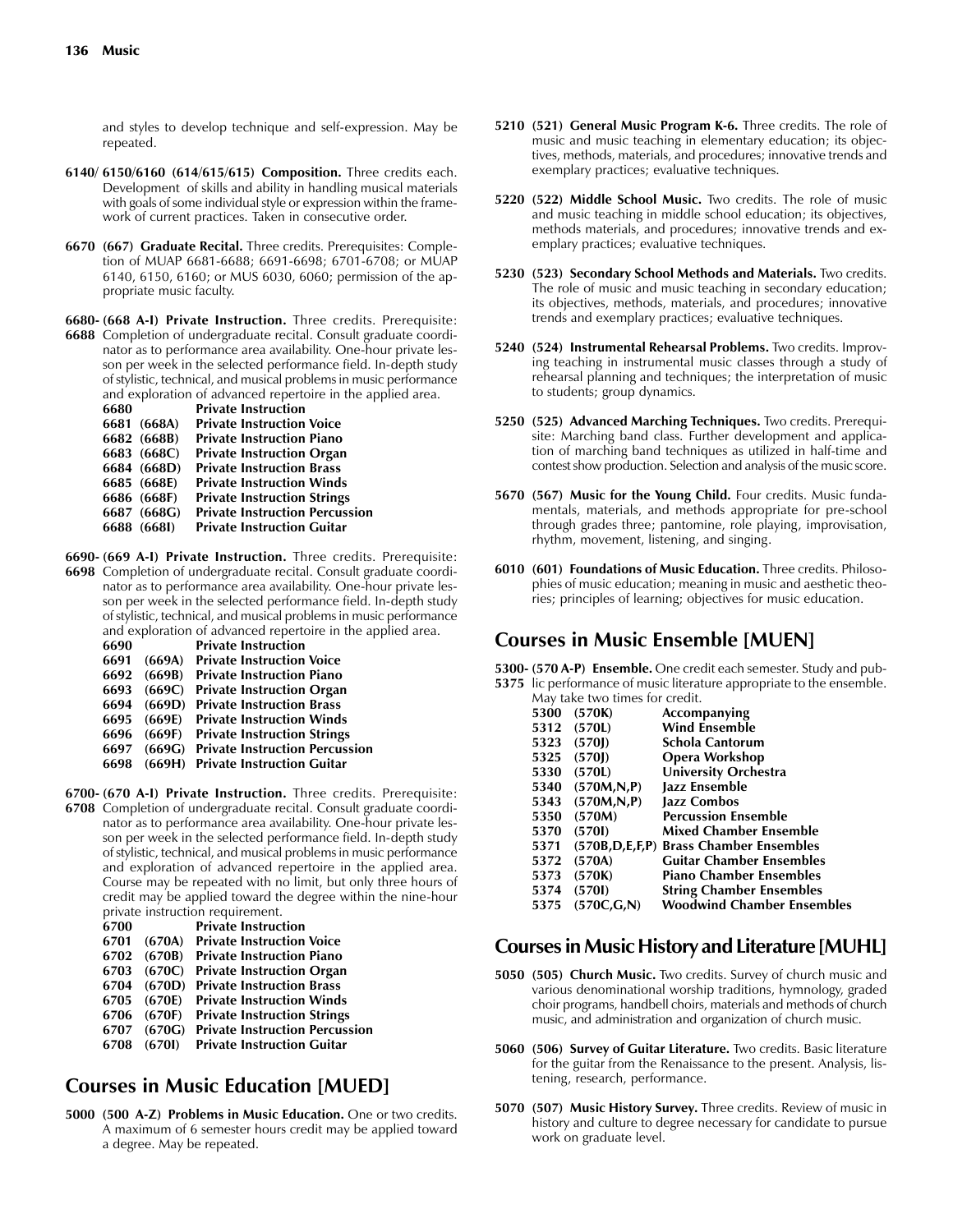- **5130 Survey of World Music.** Three credits. A study of selected music of cultures from around the world and here at home. Listening, watching, reading, research, and concert attendance required.
- **5530 History of Jazz.** Three credits. Study of the history and literature of jazz music including African roots, developments, and aspects of style periods, and the contemporary state of jazz. Listening and analysis.
- **5630 (563) Seventeenth and Eighteenth Century Music.** Three credits. Prerequisite: Permission of instructor. A survey of Western classical music during the Baroque and Classical periods; emphasis on topics selected by the instructor.
- **5640 (564) Nineteenth Century Music.** Three credits. Prerequisite: Permission of instructor. A survey of Western classical music during the Romantic period; emphasis on topics selected by the instructor.
- **5660 (566) American Music.** Three credits. Prerequisite: Permission of instructor. A survey of American music from the colonial era to the present; added emphasis on topics selected by the instructor. Examines folk, popular, and art, as well as sacred and secular traditions within their cultural contexts.
- **5680 (568) Choral Literature.** Two credits. Examination of choral literature from the Renaissance to the present. Program selection. Analysis of choral pieces.
- **5690 (569) Piano Literature.** Two credits. Survey of the basic literature of the harpsichord and piano from the eighteenth century to the present. Live performance; analysis and research.
- **5710 (571) Vocal Literature.** Three credits. Basic repertory of Italian airs, German lieder, French art song, and solo vocal works of nationalistic schools, as well as English and American song literature.
- **5720 (572) Organ Literature.** Two credits. A chronological study of organ literature from the Medieval period to the present. Objectives include knowledge of the repertoire and composers and historical perspective of styles and organ building.
- **5730 (573) Brass Literature.** Two credits. A chronological study of brass literature from the Renaissance period to the present. Objectives include knowledge of the repertoire and composers, historical perspective of styles, types, and common performance practice.
- **5740 (574) Percussion Literature.** Two credits. A chronological study of percussion literature from the nineteenth century to the present. Objectives include knowledge of the repertoire and composers, historical perspective of styles, types, and common performance practice.
- **5750 (575) String Literature.** Two credits. A chronological study of string literature from the nineteenth century to the present. Objectives include knowledge of the repertoire and its composers, historical perspective of styles, types, and common performance practice.
- **5760 (576) Woodwind Literature.** Two credits. A chronological study of woodwind literature from the Renaissance period to the present. Objectives include knowledge of the repertoire and composers, historical perspective of styles, types, and common performance practice.
- **5770 Opera Literature**. Three credits. A study of major operatic works and styles. Focuses on composers, librettists, and performers as well as the vocal, musical, and dramatic resources necessary for performance. Listening and analysis of select pieces will be included in student projects.
- **5780 Chamber Music for Keyboard.** Three credits. A study of chamber music written for the piano. Emphasis will be placed on music written during the eighteenth, nineteenth, and twentieth centuries. Listening and analysis of select pieces will be included in student projects.
- **6040 Twentieth Century Music.** Three credits. Styles and compositional techniques found in representative masterworks of the twentieth century from Debussy to present. Analysis, listening, and research.

# **Courses in Music Pedagogy [MUPD]**

- **5110 (511) Advanced Brass Pedagogy.** Two credits. Advanced study of conceptual, physiological, acoustical, pedagogical methods and materials used in the teaching of beginning, intermediate, and advanced brass students.
- **5120 (512) Advanced Percussion Pedagogy.** Two credits. Advanced study of conceptual, physiological, acoustical, pedagogical methods and materials used in the teaching of beginning, intermediate, and advanced percussion students.
- **5130 (513) Advanced String Pedagogy.** Two credits. Advanced study of conceptual, physiological, acoustical, pedagogical methods and materials used in the teaching of beginning, intermediate, and advanced string students.
- **5140 (514) Advanced Woodwind Pedagogy.** Two credits. Advanced study of conceptual, physiological, acoustical, pedagogical methods and materials used in the teaching of beginning, intermediate, and advanced woodwind students.
- **5300 (530) Diction for Singers II.** Three credits. Lecture demonstration course for familiarization of the International Phonetic Alphabet and correct pronunciation of a variety of texts in English, Italian, German, and French.
- **5310 (531) Vocal Pedagogy.** Two credits. Teaching techniques of the fundamentals of singing. Vocalizes and repertoire. Physical aspects of singing.
- **5320 (532) Piano Pedagogy.** Two credits. Various technical and philosophical approaches in teaching piano. Examination of teaching repertory through intermediate level. Supervised teaching through intermediate level.
- **5330 (533) Organ Pedagogy.** Two credits. The principles of teaching organ: manual and pedal techniques, organ methods, and organ repertoire of varying degrees of difficulty and of all period-styles from pre-Bach through twentieth century.
- **5340 Techniques of Vocal Coaching.** Two credits. Methods and techniques necessary for vocal coaching in a professional setting. Topics include the German Fach system, effective rehearsal techniques, in-depth study of transposition, open-score reading, and sight reading. Listening and in-class coaching sessions included.
- **6330 Jazz Pedagogy and Program Administration**. Three credits. In-depth study of materials and techniques for teaching jazz at the high school and college level. Rehearsal techniques and iden-